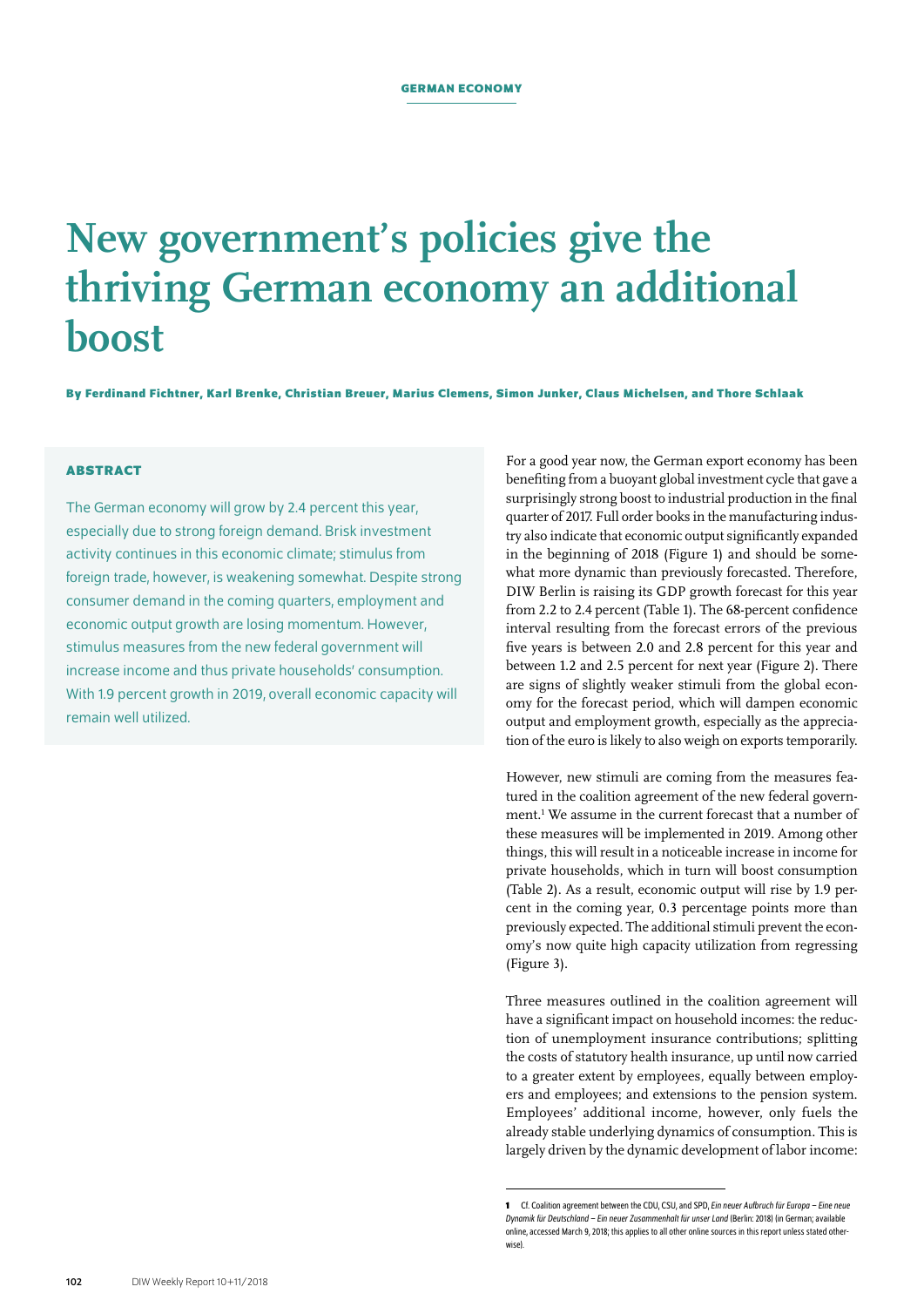## **German Economy**

#### Figure 1

## Gross domestic product and use of GDP

Seasonally and working day adjusted













Year-on-year growth rate (non-adjusted) Chained volumes, billions of Euro (left-hand axis)

Quarter-on-quarter growth rate (right-hand axis)

Sources: Federal Statistical Office; authors' own calculations, forecasts as of Q1 2018.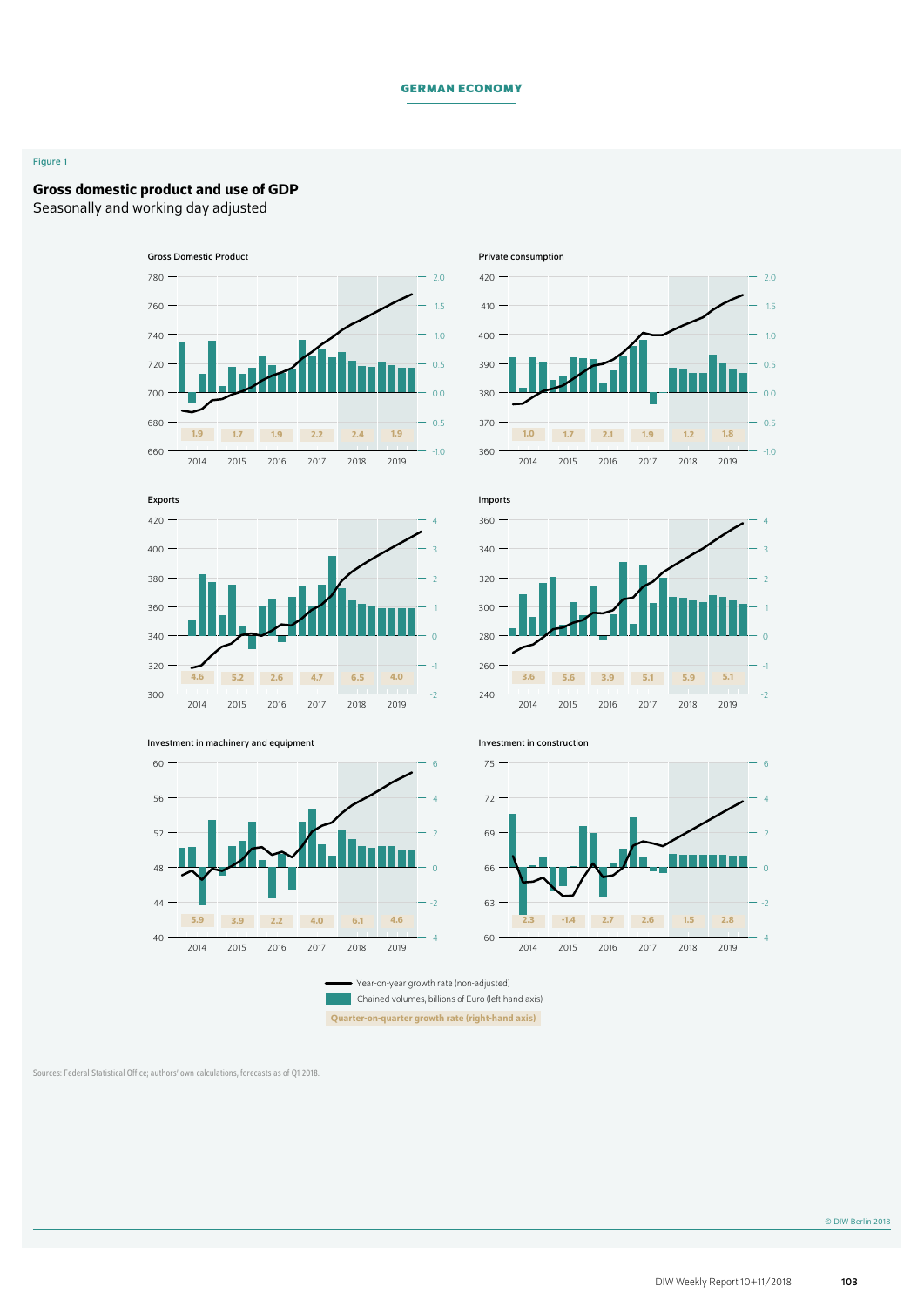#### **German Economy**

#### Figure 2

## Forecast for the rate of change of real gross domestic product In percent



Figure 3

# GDP, Potential Output and Output Gap

In billions of euros/in percent of potential output



Source: Federal Statistical Office; Estimates of DIW Berlin.

© DIW Berlin 2018

Capacities remain well utilized.

job creation has continued non-stop until recently, and the number of employed persons should rise by 550,000 this year and almost 300,000 next year. Increasingly, shortages in the labor market—the unemployment rate is expected to fall below five percent in 2019—are also being reflected in higher wage increases.

Private investments in infrastructure continue to follow the significant upward trend they set in early 2017, as high capacity utilization makes additional investments increasingly necessary. Over the course of the forecast, the upswing in investments will become less pronounced in the face of weakening foreign demand, partly due to higher interest rates. Construction investments should rebound at a faster rate than at the end of 2017, although the boom is likely to lose momentum down the line. Due to tight capacity in the construction industry, measures featured in the coalition agreement are unlikely to spur any real construction work, but rather increase construction prices at most—provided the extra stimulus in that area is not being used to finance projects that had already been planned.

Exports are likely to continue to significantly contribute to growth, although they will not grow as strongly in the coming year as they did last year due to the somewhat weaker global economy. Starting in the spring, imports will rise faster than exports, driven by the dynamic domestic economy; next year especially, the additional consumer demand will boost imports. While this will somewhat reduce the current account balance, which is expected to increase yet again to over eight percent this year, it will remain above the EU threshold of six percent in the foreseeable future.

The public sector (federal government, states, municipalities and social security) will generate significant surpluses of 48 billion euros (1.4 percent of GDP) this year and 42 billion euros (1.2 percent) next year, despite significant additional expenditures related to implementing measures in the coalition agreement. Adjusted for economic activity, the (structural) budget surplus is foreseen at 0.8 percent of GDP for the current year and 0.6 percent for the coming year.

The threat of an escalation in the tariff dispute with the United States poses a significant risk to Germany's export-oriented economy. The effects of such an escalation are not considered in this forecast. Protectionist tendencies, such as Brexit, have the potential to damage international trade and affect the German economy in particular. The effects of the coalition agreement on the economy also depend on the date single measures are implemented; individual measures may come into effect sooner or later than assumed here, or to a different extent. The economic output would then possibly take a considerably different course.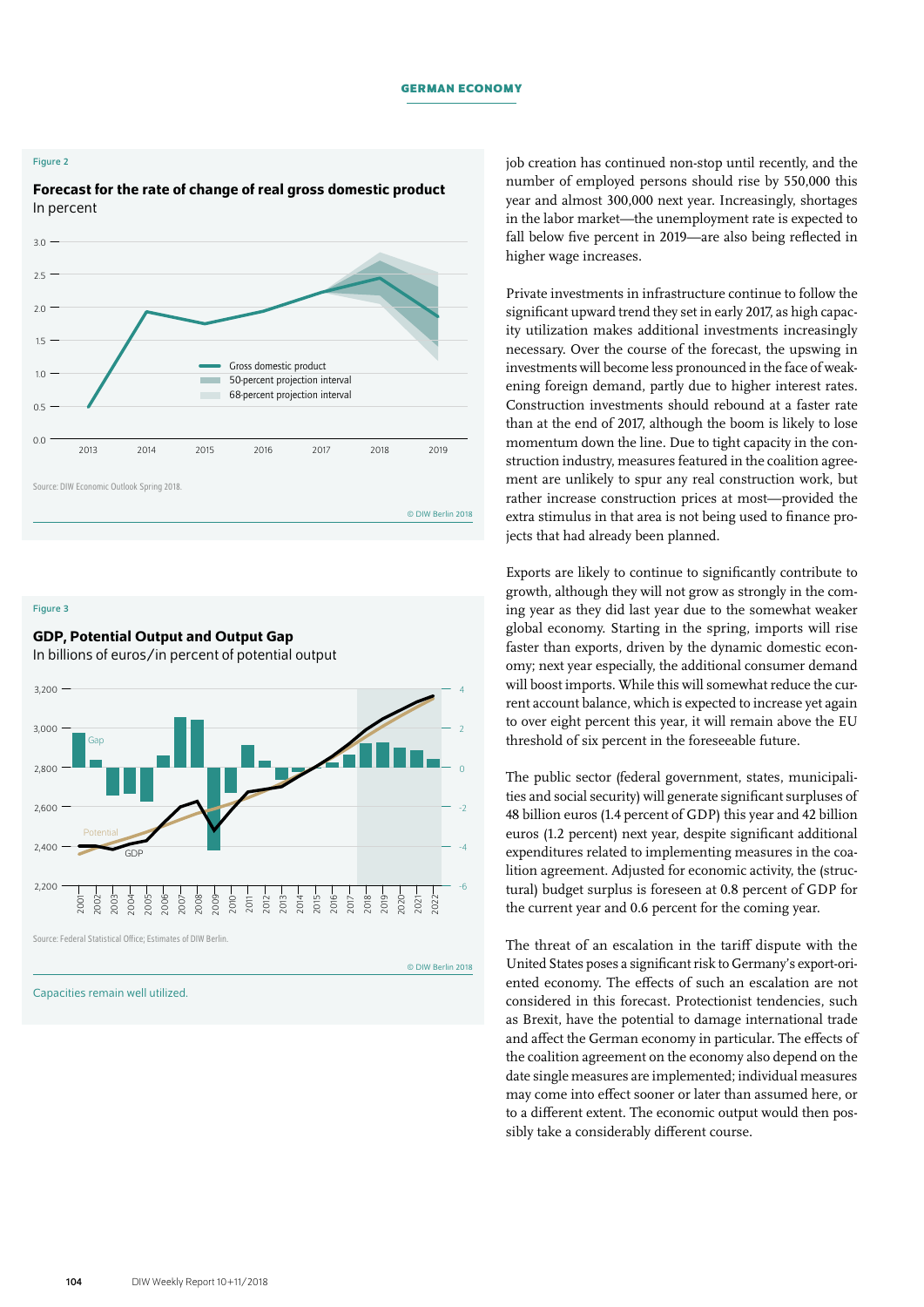#### **German Economy**

#### Table 1

## Key economic indicators for the German economy

|                                                           | 2014   | 2015   | 2016   | 2017   | 2018   | 2019   |
|-----------------------------------------------------------|--------|--------|--------|--------|--------|--------|
| Real GDP <sup>1</sup> (percent change over previous year) | 1.9    | 1.7    | 1.9    | 2.2    | 2.4    | 1.9    |
| Domestic employment (1000 persons)                        | 42,672 | 43,069 | 43,638 | 44,291 | 44,843 | 45,136 |
| Unemployed (ILO concept)                                  | 2,092  | 1,949  | 1,775  | 1,632  | 1,449  | 1,302  |
| Unemployed (BA concept)                                   | 2,898  | 2,795  | 2,691  | 2,533  | 2,321  | 2,169  |
| Unemployment rate <sup>2</sup> (ILO concept)              | 5.0    | 4.6    | 4.1    | 3.8    | 3.3    | 3.0    |
| Unemployment rate <sup>2</sup> (BA concept)               | 6.7    | 6.4    | 6.1    | 5.7    | 5.2    | 4.8    |
| <b>Consumer prices</b>                                    | 0.9    | 0.3    | 0.5    | 1.8    | 1.7    | 1.7    |
| Unit labor costs <sup>3</sup>                             | 1.4    | 1.8    | 1.6    | 1.6    | 1.4    | 1.9    |
| Government budget balance <sup>4</sup>                    |        |        |        |        |        |        |
| in billion EUR                                            | 9.5    | 19.4   | 25.7   | 36.6   | 48.3   | 41.9   |
| in percent of GDP                                         | 0.3    | 0.6    | 0.8    | 1.1    | 1.4    | 1.2    |
| Current account balance, in percent of GDP                | 7.4    | 8.5    | 8.2    | 7.9    | 8.1    | 7.8    |

1 Price-adjusted, chain-linked

2 As a share of domestic labor force (ILO), resp. Civilian labor force (BA)

3 Compensation of employees (national concept) per hour worked over real GDP

4 According to ESA 2010

Sources: National and international institutions; computations by DIW Berlin, 2018/19: DIW forecast.

© DIW Berlin 2018

#### Table 2

## Use of gross domestic product, quarter-on-quarter growth rates

Price, seasonally and working-day adjusted, in percent

|                                       |        | 2017   |        |        |     |     | 2018 |     | 2019   |        |     |     |
|---------------------------------------|--------|--------|--------|--------|-----|-----|------|-----|--------|--------|-----|-----|
|                                       |        | Ш      | Ш      | IV     |     | Ш   | Ш    | IV  |        | Ш      | Ш   | IV  |
| <b>Private consumption</b>            | 0.8    | 0.9    | $-0.2$ | 0.0    | 0.4 | 0.4 | 0.3  | 0.3 | 0.7    | 0.5    | 0.4 | 0.3 |
| <b>Public consumption</b>             | 0.3    | 0.3    | 0.5    | 0.5    | 0.2 | 0.3 | 0.4  | 0.5 | 0.5    | 0.5    | 0.4 | 0.3 |
| <b>Gross fixed capital formation</b>  | 2.6    | 1.5    | 0.4    | 0.0    | 1.2 | 1.0 | 0.9  | 0.8 | 0.9    | 0.9    | 0.8 | 0.8 |
| Investment in machinery and equipment | 2.6    | 3.3    | 1.3    | 0.7    | 2.1 | 1.6 | 1.2  | 1.1 | 1.2    | 1.2    | 1.0 | 1.0 |
| <b>Construction investment</b>        | 2.9    | 0.5    | $-0.3$ | $-0.4$ | 0.8 | 0.7 | 0.7  | 0.7 | 0.7    | 0.7    | 0.7 | 0.7 |
| Other investment                      | 2.0    | 0.9    | 0.6    | $-0.1$ | 0.8 | 0.8 | 0.7  | 0.7 | 0.8    | 0.8    | 0.7 | 0.7 |
| Change in inventories <sup>1</sup>    | $-0.7$ | 0.3    | 0.3    | 0.0    | 0.0 | 0.0 | 0.0  | 0.0 | 0.2    | 0.0    | 0.0 | 0.0 |
| <b>Domestic uses</b>                  | 0.3    | 1.2    | 0.4    | 0.1    | 0.5 | 0.5 | 0.5  | 0.5 | 0.7    | 0.6    | 0.5 | 0.4 |
| Net Exports <sup>1</sup>              | 0.6    | $-0.5$ | 0.4    | 0.5    | 0.2 | 0.1 | 0.0  | 0.0 | $-0.1$ | $-0.1$ | 0.0 | 0.0 |
| <b>Exports</b>                        | 1.7    | 1.0    | 1.8    | 2.7    | 1.7 | 1.2 | 1.1  | 1.0 | 0.9    | 0.9    | 1.0 | 1.0 |
| <b>Imports</b>                        | 0.4    | 2.4    | 1.1    | 2.0    | 1.3 | 1.3 | 1.2  | 1.1 | 1.4    | 1.3    | 1.2 | 1.1 |
| <b>Gross Domestic Product</b>         | 0.9    | 0.6    | 0.7    | 0.6    | 0.7 | 0.6 | 0.5  | 0.4 | 0.5    | 0.5    | 0.4 | 0.4 |

1 Contribution to gdp growth in percentage points

Source: Federal Statistical Office; DIW Berlin, Forecast from 2018q1 onward.

© DIW Berlin 2018

Ferdinand Fichtner is head of the Forecasting and Economic Policy department at DIW Berlin | [ffichtner@diw.de](mailto:ffichtner%40diw.de?subject=)

Karl Brenke is an advisor in the Executive Board at DIW Berlin | [kbrenke@diw.de](mailto:kbrenke@diw.de)

**Christian Breuer** is a junior professor at the University of Chemnitz | [christian.breuer@wirtschaft.tu-chemnitz.de](mailto:christian.breuer%40wirtschaft.tu-chemnitz.de?subject=)

Marius Clemens is a research associate in the Forecasting and Economic Policy department at DIW Berlin | [mclemens@diw.de](mailto:mclemens%40diw.de?subject=)

JEL: E32, E66, F01

Keywords: Business cycle forecast, economic outlook

**Simon Junker** is deputy head of the Forecasting and Economic Policy department at DIW Berlin | [sjunker@diw.de](mailto:sjunker%40diw.de?subject=)

Claus Michelsen is a research associate in the Forecasting and Economic Policy department at DIW Berlin | [cmichelsen@diw.de](mailto:cmichelsen%40diw.de?subject=)

Thore Schlaak is a research associate in the Forecasting and Economic Policy department at DIW Berlin | [tschlaak@diw.de](mailto:tschlaak%40diw.de?subject=)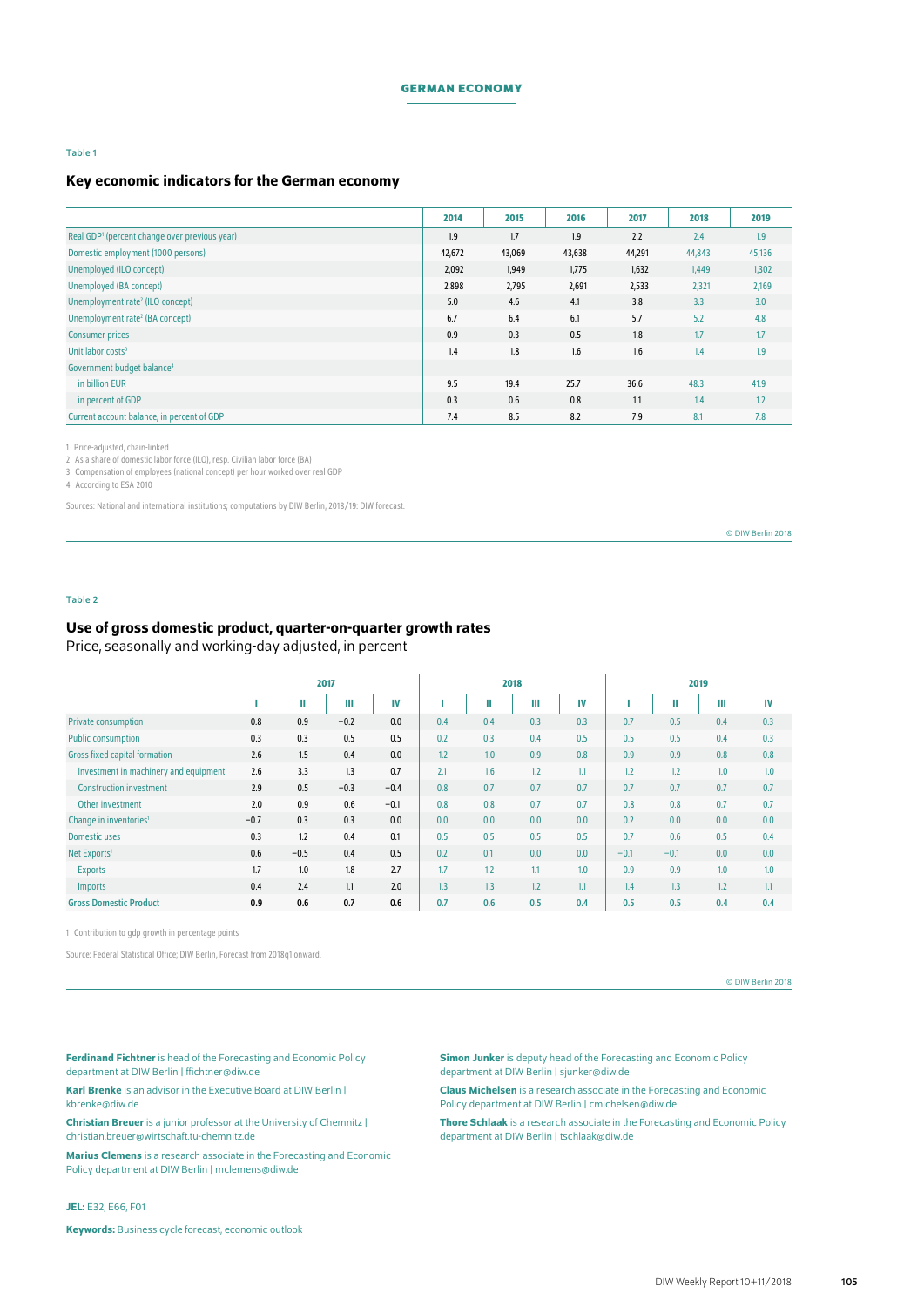## **MAIN AGGREGATES FOR SECTOR ACCOUNTS**

#### Annual Results 2017

|  | Euro bn |
|--|---------|
|  |         |

| Luiu bii      |                   |                                                                          |                      |                                                       |                           |                                                                 |                          |
|---------------|-------------------|--------------------------------------------------------------------------|----------------------|-------------------------------------------------------|---------------------------|-----------------------------------------------------------------|--------------------------|
|               |                   | specification                                                            | <b>Total economy</b> | <b>Non financial</b><br>and financial<br>corporations | <b>General government</b> | <b>Households and</b><br>non-profit inst.<br>serving households | <b>Rest of the world</b> |
| 3             |                   | Gross value added                                                        | 2,941.0              | 1,989.7                                               | 314.3                     | 637.0                                                           |                          |
| 4             |                   | <b>Consumption of fixed capital</b>                                      | 572.0                | 328.9                                                 | 71.0                      | 172.0                                                           |                          |
| 5             |                   | Net value added <sup>1</sup>                                             | 2,369.0              | 1,660.8                                               | 243.3                     | 465.0                                                           | $-248.3$                 |
| 6             |                   | Compensation of employees, paid                                          | 1,667.9              | 1,191.4                                               | 246.5                     | 230.0                                                           | 14.6                     |
| $\mathcal{I}$ |                   | Other taxes on production, paid                                          | 22.1                 | 12.5                                                  | 0.2                       | 9.4                                                             |                          |
| 8             | $\ddot{}$         | Other subsidies on production, received                                  | 25.6                 | 23.9                                                  | 0.2                       | 1.5                                                             |                          |
| 9             | $\equiv$          | Operating surplus, net/mixed income, net                                 | 704.7                | 480.8                                                 | $-3.2$                    | 227.1                                                           | $-262.9$                 |
| 10            | $+$               | Compensation of employees, received                                      | 1,669.9              |                                                       | $\overline{\phantom{a}}$  | 1,669.9                                                         | 12.5                     |
| 11            |                   | - Subsidies, paid                                                        | 27.6                 |                                                       | 27.6                      |                                                                 | 5.20                     |
| 12            |                   | + Taxes on production and imports, received                              | 344.7                |                                                       | 344.7                     |                                                                 | 6.93                     |
| 13            |                   | Property income, paid                                                    | 718.3                | 654.4                                                 | 38.9                      | 25.0                                                            | 172.6                    |
| 14            | $+$               | Property income, received                                                | 778.1                | 359.6                                                 | 16.9                      | 401.6                                                           | 112.8                    |
| 15            |                   | = Net national income/Balance of prim income, net                        | 2,751.5              | 186.1                                                 | 291.8                     | 2,273.6                                                         | $-308.4$                 |
| 16            |                   | - Current taxes on income, wealth, etc, paid                             | 413.3                | 89.2                                                  | $\overline{\phantom{0}}$  | 324.0                                                           | 9.8                      |
| 17            |                   | + Current taxes on income, wealth, etc, received                         | 422.6                |                                                       | 422.6                     |                                                                 | 0.4                      |
| 18            |                   | - Net social contributions, paid                                         | 670.4                |                                                       |                           | 670.4                                                           | 4.2                      |
| 19            |                   | + Net social contributions, received                                     | 671.7                | 122.8                                                 | 548.1                     | 0.8                                                             | 2.9                      |
| 20            |                   | - Social benefits other than soc transf in kind, paid                    | 571.4                | 65.0                                                  | 505.5                     | 0.8                                                             | 0.5                      |
| 21            |                   | + Social benefits other than soc transf in kind, receiv                  | 564.3                |                                                       |                           | 564.3                                                           | 7.5                      |
| 22            |                   | - Other current transfers, paid                                          | 340.6                | 185.6                                                 | 75.3                      | 79.8                                                            | 58.2                     |
| 23            |                   | + Other current transfers, received                                      | 291.1                | 157.1                                                 | 22.4                      | 111.6                                                           | 107.7                    |
| 24            |                   | = Disposable income, net                                                 | 2,705.5              | 126.2                                                 | 704.1                     | 1,875.2                                                         | $-262.5$                 |
| 25            |                   | - Final consumption expenditure                                          | 2,373.6              | $\overline{\phantom{a}}$                              | 638.7                     | 1,735.0                                                         |                          |
| 26            |                   | + Adjustment for the change in net equity of households in pension funds | $\overline{a}$       | $-49.6$                                               | $\overline{\phantom{a}}$  | 49.6                                                            |                          |
| 27            |                   | $=$ Net saving                                                           | 331.9                | 76.6                                                  | 65.4                      | 189.8                                                           | $-262.5$                 |
| 28            | -                 | Capital transfers, paid                                                  | 63.1                 | 11.9                                                  | 41.9                      | 9.4                                                             | 3.0                      |
| 29            | $^{\mathrm{+}}$   | Capital transfers, received                                              | 56.5                 | 30.1                                                  | 10.8                      | 15.5                                                            | 9.6                      |
| 30            |                   | <b>Gross capital formation</b>                                           | 641.4                | 369.9                                                 | 70.3                      | 201.3                                                           |                          |
| 31            | $\ddot{}$         | <b>Consumption of fixed capital</b>                                      | 572.0                | 328.9                                                 | 71.0                      | 172.0                                                           |                          |
| 32            |                   | Acquisitions less disposals of valuables                                 | $-3.1$               | $-2.6$                                                | $-1.4$                    | 0.9                                                             | 3.1                      |
| 33            |                   | = Net lending (+)/ Net borrowing (-)                                     | 258.9                | 56.5                                                  | 36.6                      | 165.8                                                           | $-258.9$                 |
|               |                   | memorandum item:                                                         |                      |                                                       |                           |                                                                 |                          |
| 34            |                   | Disposable income, net                                                   | 2,705.5              | 126.2                                                 | 704.1                     | 1,875.2                                                         | $-262.5$                 |
| 35            | $\qquad \qquad -$ | Social transfers in kind, paid                                           | 415.7                |                                                       | 415.7                     |                                                                 |                          |
| 36            | $\ddot{}$         | Social transfers in kind, received                                       | 415.7                |                                                       |                           | 415.7                                                           |                          |
| 37            | $=$               | Adjusted disposable income, net                                          | 2,705.5              | 126.2                                                 | 288.3                     | 2,291.0                                                         | $-262.5$                 |
| 38            | Ξ.                | Actual final consumption <sup>2</sup>                                    | 2,373.6              |                                                       | 222.9                     | 2,150.7                                                         |                          |
| 39            | $+$               | Adjustment for the change in net equity of households in pension funds   |                      | $-49.6$                                               | $\overline{\phantom{a}}$  | 49.6                                                            |                          |
| 40            |                   | $=$ Net saving                                                           | 331.9                | 76.6                                                  | 65.4                      | 189.8                                                           | $-262.5$                 |

*Concerning Rest of the world: imports minus exports of goods and services to/from rest of the world.*

*2 The actual final consumption of general government corresponds only to collective final consumption. The actual final consumption of households and non profit institutions serving households includes individual goods and services provided as social transfer in kind to individual households by government units.*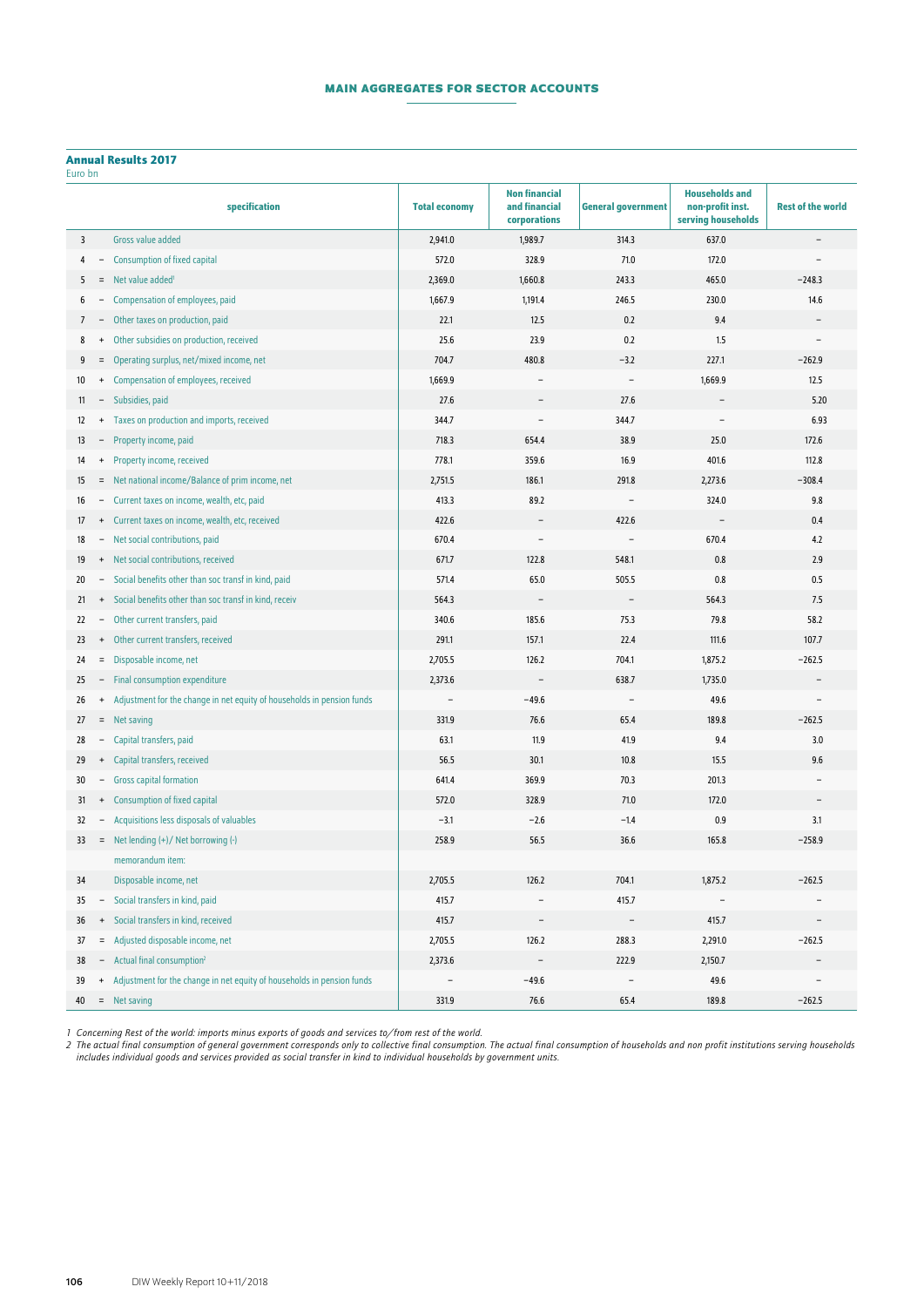## **Main Aggregates for Sector Accounts**

## Annual Results 2018

| Euro bn |
|---------|

|    |                                  | specification                                                            | <b>Total economy</b> | <b>Non financial</b><br>and financial<br>corporations | <b>General government</b> | <b>Households and</b><br>non-profit inst.<br>serving households | <b>Rest of the world</b> |
|----|----------------------------------|--------------------------------------------------------------------------|----------------------|-------------------------------------------------------|---------------------------|-----------------------------------------------------------------|--------------------------|
| 3  |                                  | Gross value added                                                        | 3,063.3              | 2,075.9                                               | 325.6                     | 661.8                                                           |                          |
| 4  |                                  | <b>Consumption of fixed capital</b>                                      | 594.4                | 342.1                                                 | 73.2                      | 179.1                                                           |                          |
| 5  | $\equiv$                         | Net value added <sup>1</sup>                                             | 2,468.9              | 1,733.8                                               | 252.4                     | 482.8                                                           | $-272.4$                 |
| 6  |                                  | Compensation of employees, paid                                          | 1,738.4              | 1,239.8                                               | 256.0                     | 242.7                                                           | 15.4                     |
| 7  |                                  | Other taxes on production, paid                                          | 22.3                 | 12.4                                                  | 0.2                       | 9.8                                                             |                          |
| 8  | $\ddot{}$                        | Other subsidies on production, received                                  | 25.6                 | 23.8                                                  | 0.2                       | 1.6                                                             |                          |
| 9  | $=$                              | Operating surplus, net/mixed income, net                                 | 733.7                | 505.5                                                 | $-3.6$                    | 231.8                                                           | $-287.8$                 |
| 10 | $^{+}$                           | Compensation of employees, received                                      | 1,740.4              |                                                       | $\overline{\phantom{a}}$  | 1,740.4                                                         | 13.4                     |
| 11 |                                  | - Subsidies, paid                                                        | 27.7                 |                                                       | 27.7                      |                                                                 | 5.24                     |
| 12 |                                  | + Taxes on production and imports, received                              | 353.4                |                                                       | 353.4                     |                                                                 | 6.99                     |
| 13 |                                  | Property income, paid                                                    | 708.3                | 647.8                                                 | 36.3                      | 24.2                                                            | 176.3                    |
| 14 |                                  | + Property income, received                                              | 770.7                | 345.9                                                 | 18.1                      | 406.6                                                           | 113.9                    |
| 15 |                                  | = Net national income/Balance of prim income, net                        | 2,862.2              | 203.6                                                 | 304.0                     | 2,354.6                                                         | $-335.0$                 |
| 16 |                                  | - Current taxes on income, wealth, etc, paid                             | 433.1                | 92.0                                                  | $\overline{\phantom{m}}$  | 341.1                                                           | 10.1                     |
| 17 |                                  | + Current taxes on income, wealth, etc, received                         | 442.9                |                                                       | 442.9                     |                                                                 | 0.4                      |
| 18 |                                  | - Net social contributions, paid                                         | 692.7                |                                                       |                           | 692.7                                                           | 4.5                      |
| 19 |                                  | + Net social contributions, received                                     | 694.0                | 125.2                                                 | 568.0                     | 0.8                                                             | 3.2                      |
| 20 |                                  | Social benefits other than soc transf in kind, paid                      | 585.8                | 66.4                                                  | 518.6                     | 0.8                                                             | 0.5                      |
| 21 |                                  | + Social benefits other than soc transf in kind, receiv                  | 578.5                |                                                       |                           | 578.5                                                           | 7.8                      |
| 22 |                                  | Other current transfers, paid                                            | 356.1                | 189.8                                                 | 86.9                      | 81.8                                                            | 52.7                     |
| 23 | $+$                              | Other current transfers, received                                        | 298.5                | 162.8                                                 | 22.4                      | 114.2                                                           | 110.4                    |
| 24 |                                  | = Disposable income, net                                                 | 2,808.3              | 143.4                                                 | 731.8                     | 1,931.6                                                         | $-281.0$                 |
| 25 | $\overline{\phantom{a}}$         | Final consumption expenditure                                            | 2,445.4              |                                                       | 662.1                     | 1,783.3                                                         |                          |
| 26 |                                  | + Adjustment for the change in net equity of households in pension funds | $\overline{a}$       | $-50.0$                                               | $\overline{\phantom{a}}$  | 50.0                                                            |                          |
| 27 |                                  | $=$ Net saving                                                           | 362.9                | 93.4                                                  | 69.7                      | 198.4                                                           | $-281.0$                 |
| 28 |                                  | Capital transfers, paid                                                  | 55.3                 | 12.1                                                  | 33.3                      | 9.8                                                             | 2.8                      |
| 29 | $\ddot{}$                        | Capital transfers, received                                              | 48.4                 | 21.5                                                  | 11.2                      | 15.7                                                            | 9.7                      |
| 30 |                                  | <b>Gross capital formation</b>                                           | 676.3                | 389.2                                                 | 74.0                      | 213.1                                                           |                          |
| 31 | $\ddot{}$                        | <b>Consumption of fixed capital</b>                                      | 594.4                | 342.1                                                 | 73.2                      | 179.1                                                           |                          |
| 32 |                                  | Acquisitions less disposals of valuables                                 | $-2.5$               | $-2.0$                                                | $-1.4$                    | 0.9                                                             | 2.5                      |
| 33 |                                  | = Net lending (+)/ Net borrowing (-)                                     | 276.6                | 57.6                                                  | 48.3                      | 169.4                                                           | $-276.6$                 |
|    |                                  | memorandum item:                                                         |                      |                                                       |                           |                                                                 |                          |
| 34 |                                  | Disposable income, net                                                   | 2,808.3              | 143.4                                                 | 731.8                     | 1,931.6                                                         | $-281.0$                 |
| 35 |                                  | Social transfers in kind, paid                                           | 427.8                |                                                       | 427.8                     |                                                                 |                          |
| 36 | $\begin{array}{c} + \end{array}$ | Social transfers in kind, received                                       | 427.8                |                                                       | $\overline{\phantom{a}}$  | 427.8                                                           |                          |
| 37 | $=$                              | Adjusted disposable income, net                                          | 2,808.3              | 143.4                                                 | 304.0                     | 2,359.4                                                         | $-281.0$                 |
| 38 |                                  | Actual final consumption <sup>2</sup>                                    | 2,445.4              |                                                       | 234.3                     | 2,211.1                                                         |                          |
| 39 | $\ddot{}$                        | Adjustment for the change in net equity of households in pension funds   |                      | $-50.0$                                               | $\overline{\phantom{a}}$  | 50.0                                                            |                          |
| 40 |                                  | $=$ Net saving                                                           | 362.9                | 93.4                                                  | 69.7                      | 198.4                                                           | $-281.0$                 |

*Concerning Rest of the world: imports minus exports of goods and services to/from rest of the world.*

*2 The actual final consumption of general government corresponds only to collective final consumption. The actual final consumption of households and non profit institutions serving households includes individual goods and services provided as social transfer in kind to individual households by government units.*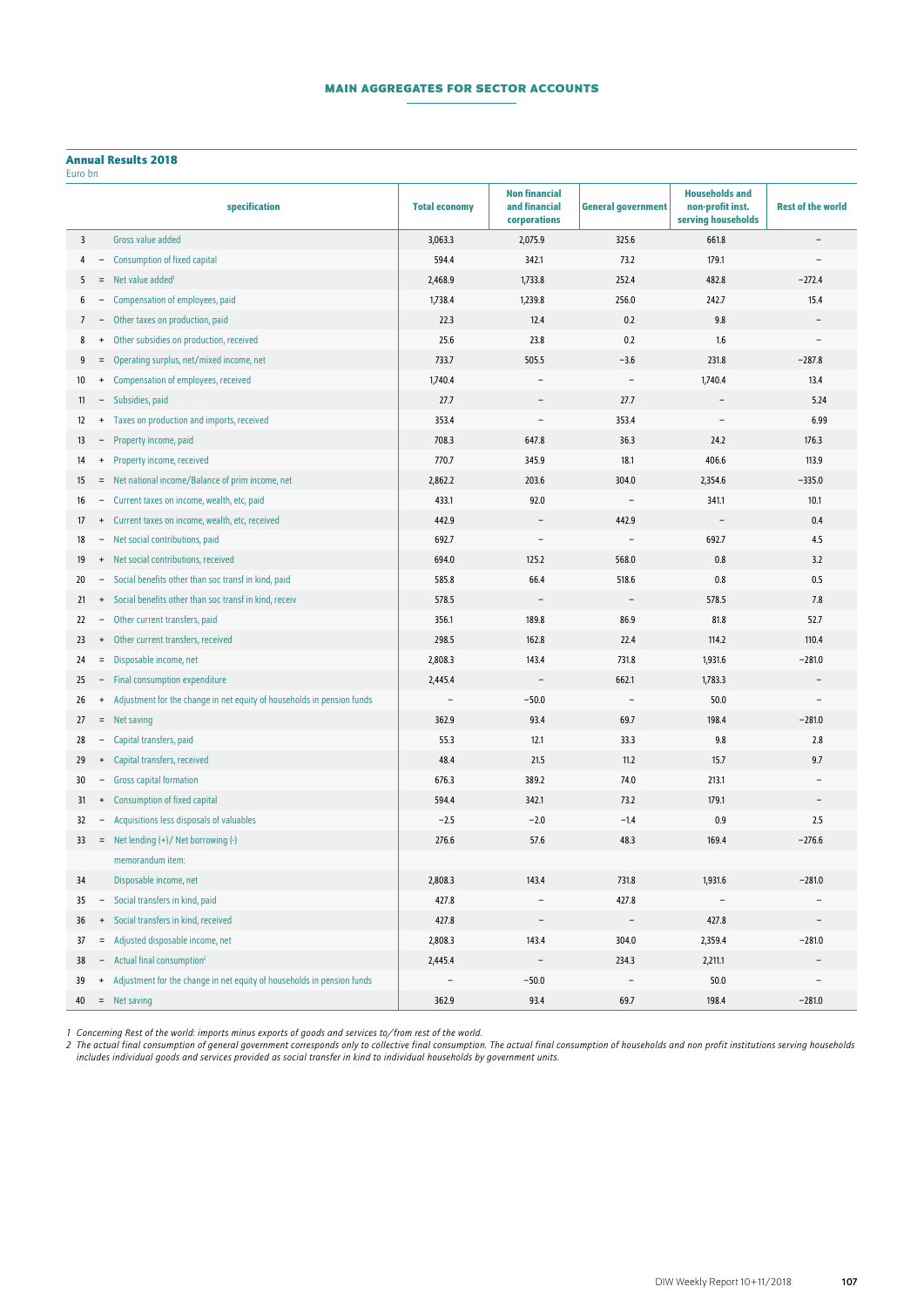## **Main Aggregates for Sector Accounts**

#### Annual Results 2019

| Euro bn |  |
|---------|--|

| LUIV DII |                                  | specification                                                            | <b>Total economy</b> | <b>Non financial</b><br>and financial | <b>General government</b> | <b>Households and</b><br>non-profit inst. | <b>Rest of the world</b> |
|----------|----------------------------------|--------------------------------------------------------------------------|----------------------|---------------------------------------|---------------------------|-------------------------------------------|--------------------------|
|          |                                  |                                                                          |                      | corporations                          |                           | serving households                        |                          |
| 3        |                                  | Gross value added                                                        | 3,175.9              | 2,151.6                               | 337.6                     | 686.6                                     |                          |
| 4        |                                  | <b>Consumption of fixed capital</b>                                      | 614.8                | 353.8                                 | 75.5                      | 185.5                                     |                          |
| 5        | $\equiv$                         | Net value added <sup>1</sup>                                             | 2,561.0              | 1,797.8                               | 262.1                     | 501.1                                     | $-269.0$                 |
| 6        |                                  | <b>Compensation of employees, paid</b>                                   | 1,805.9              | 1,282.4                               | 267.7                     | 255.8                                     | 16.3                     |
| 7        |                                  | Other taxes on production, paid                                          | 22.6                 | 12.2                                  | 0.2                       | 10.2                                      |                          |
| 8        | $\ddot{}$                        | Other subsidies on production, received                                  | 25.4                 | 23.6                                  | 0.2                       | 1.6                                       |                          |
| 9        | $\equiv$                         | Operating surplus, net/mixed income, net                                 | 758.0                | 526.9                                 | $-5.6$                    | 236.7                                     | $-285.3$                 |
| 10       | $\begin{array}{c} + \end{array}$ | Compensation of employees, received                                      | 1,807.9              |                                       | $\overline{\phantom{0}}$  | 1,807.9                                   | 14.3                     |
| 11       |                                  | - Subsidies, paid                                                        | 27.9                 |                                       | 27.9                      |                                           | 5.20                     |
| 12       | $\begin{array}{c} + \end{array}$ | Taxes on production and imports, received                                | 363.2                |                                       | 363.2                     |                                           | 7.05                     |
| 13       |                                  | Property income, paid                                                    | 712.6                | 654.3                                 | 34.4                      | 23.9                                      | 179.8                    |
| 14       | $+$                              | Property income, received                                                | 777.3                | 341.7                                 | 18.2                      | 417.4                                     | 115.1                    |
| 15       |                                  | = Net national income/Balance of prim income, net                        | 2,965.9              | 214.3                                 | 313.6                     | 2,438.0                                   | $-333.9$                 |
| 16       |                                  | - Current taxes on income, wealth, etc, paid                             | 453.8                | 95.1                                  | $\overline{\phantom{a}}$  | 358.7                                     | 10.6                     |
| 17       | $\begin{array}{c} + \end{array}$ | Current taxes on income, wealth, etc, received                           | 463.9                |                                       | 463.9                     |                                           | 0.4                      |
| 18       |                                  | - Net social contributions, paid                                         | 712.7                |                                       |                           | 712.7                                     | 4.7                      |
| 19       |                                  | + Net social contributions, received                                     | 713.9                | 127.4                                 | 585.7                     | 0.8                                       | 3.5                      |
| 20       |                                  | - Social benefits other than soc transf in kind, paid                    | 607.1                | 68.6                                  | 537.6                     | 0.8                                       | 0.5                      |
| 21       |                                  | + Social benefits other than soc transf in kind, receiv                  | 599.4                |                                       |                           | 599.4                                     | 8.1                      |
| 22       | $ \,$                            | Other current transfers, paid                                            | 366.9                | 191.7                                 | 93.7                      | 83.8                                      | 53.7                     |
| 23       |                                  | + Other current transfers, received                                      | 307.4                | 167.6                                 | 22.7                      | 118.0                                     | 113.2                    |
| 24       |                                  | = Disposable income, net                                                 | 2,910.2              | 153.9                                 | 754.7                     | 2,000.2                                   | $-278.2$                 |
| 25       |                                  | - Final consumption expenditure                                          | 2,533.4              | $\overline{\phantom{a}}$              | 689.1                     | 1,844.4                                   |                          |
| 26       |                                  | + Adjustment for the change in net equity of households in pension funds |                      | $-50.5$                               | $\overline{\phantom{0}}$  | 50.5                                      |                          |
| 27       |                                  | $=$ Net saving                                                           | 376.8                | 103.5                                 | 65.6                      | 206.3                                     | $-278.2$                 |
| 28       |                                  | Capital transfers, paid                                                  | 58.1                 | 12.4                                  | 35.3                      | 10.3                                      | 2.7                      |
| 29       | $+$                              | Capital transfers, received                                              | 50.9                 | 23.6                                  | 11.5                      | 15.8                                      | 9.8                      |
| 30       | $\overline{\phantom{a}}$         | <b>Gross capital formation</b>                                           | 713.4                | 409.3                                 | 76.9                      | 227.2                                     |                          |
| 31       | $\begin{array}{c} + \end{array}$ | <b>Consumption of fixed capital</b>                                      | 614.8                | 353.8                                 | 75.5                      | 185.5                                     |                          |
| 32       |                                  | Acquisitions less disposals of valuables                                 | $-2.5$               | $-2.0$                                | $-1.5$                    | 0.9                                       | 2.5                      |
| 33       |                                  | = Net lending (+)/ Net borrowing (-)                                     | 273.6                | 61.1                                  | 41.9                      | 169.2                                     | $-273.6$                 |
|          |                                  | memorandum item:                                                         |                      |                                       |                           |                                           |                          |
| 34       |                                  | Disposable income, net                                                   | 2,910.2              | 153.9                                 | 754.7                     | 2,000.2                                   | $-278.2$                 |
| 35       |                                  | Social transfers in kind, paid                                           | 442.8                |                                       | 442.8                     |                                           |                          |
| 36       | $\begin{array}{c} + \end{array}$ | Social transfers in kind, received                                       | 442.8                |                                       |                           | 442.8                                     |                          |
| 37       | $\equiv$                         | Adjusted disposable income, net                                          | 2,910.2              | 153.9                                 | 311.9                     | 2,443.0                                   | $-278.2$                 |
| 38       | -                                | Actual final consumption <sup>2</sup>                                    | 2,533.4              |                                       | 246.3                     | 2,287.1                                   |                          |
| 39       | $+$                              | Adjustment for the change in net equity of households in pension funds   |                      | $-50.5$                               | $\overline{a}$            | 50.5                                      |                          |
| 40       |                                  | $=$ Net saving                                                           | 376.8                | 103.5                                 | 65.6                      | 206.3                                     | $-278.2$                 |

*Concerning Rest of the world: imports minus exports of goods and services to/from rest of the world.*

*2 The actual final consumption of general government corresponds only to collective final consumption. The actual final consumption of households and non profit institutions serving households includes individual goods and services provided as social transfer in kind to individual households by government units.*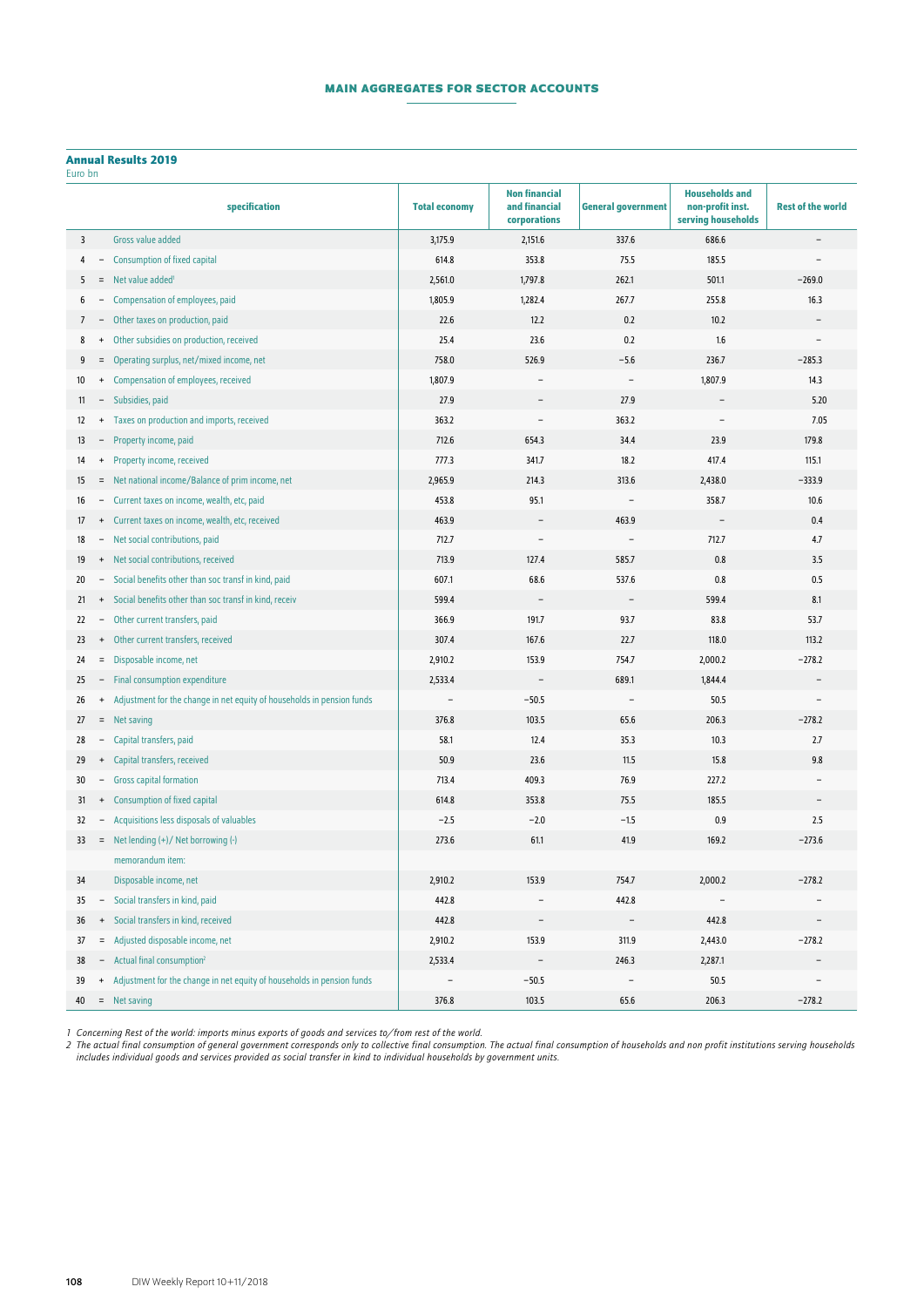## **NATIONAL ACCOUNTS DATA**

#### The Main National Accounts Data for the Federal Republic of Germany<br>Enteract for 2018 and 2019 ast for  $2018$  and

| 01 CCU3C TUT ZU TU UNU ZUT.                                                            |                    |                  |                    |                  |                  |                  |                  |                  |                  |
|----------------------------------------------------------------------------------------|--------------------|------------------|--------------------|------------------|------------------|------------------|------------------|------------------|------------------|
|                                                                                        |                    |                  |                    |                  | 2017             |                  | 2018             |                  | 2019             |
|                                                                                        | 2017               | 2018             | 2019               | 1st half year    | 2nd half year    | 1st half year    | 2nd half year    | 1st half year    | 2nd half year    |
| 1. Origin of GDP                                                                       |                    |                  |                    |                  |                  |                  |                  |                  |                  |
| Percentage change over previous year                                                   |                    |                  |                    |                  |                  |                  |                  |                  |                  |
| Domestic employment                                                                    | 1.5                | 1.2              | 0.7                | 1.5              | 1.5              | 1.4              | 1.1              | 0.7              | 0.6              |
| Hours worked, per working day                                                          | 0.8                | 0.5              | 0.0                | $-0.2$           | 1.8              | 0.6              | 0.3              | 0.6              | $-0.5$           |
| <b>Working days</b>                                                                    | $-1.2$             | $-0.3$           | 0.0                | 0.0              | $-2.3$           | $-0.5$           | $-0.1$           | $-0.8$           | 0.8              |
| Labor volume, calendar-monthly                                                         | 1.1                | 1.4              | 0.7                | 1.3              | 1.0              | 1.5              | 1.4              | 0.5              | 0.8              |
| Labor productivity <sup>1</sup>                                                        | 1.1                | 1.0              | 1.2                | 0.9              | 1.3              | 1.0              | 1.0              | 1.2              | 1.2              |
| Gross domestic product, price adjusted                                                 | 2.2                | 2.4              | 1.9                | 2.2              | 2.3              | 2.5              | 2.4              | 1.7              | 2.0              |
| 2. Disposition of GDP in Current Prices<br>a) Billion EUR                              |                    |                  |                    |                  |                  |                  |                  |                  |                  |
| <b>Final consumption expenditure</b>                                                   | 2,373.6            | 2,445.4          | 2,533.4            | 1,160.0          | 1,213.6          | 1,192.2          | 1,253.2          | 1,233.5          | 1,300.0          |
| Private consumption expenditure <sup>2</sup>                                           | 1,735.0            | 1,783.3          | 1,844.4            | 850.1            | 884.8            | 870.5            | 912.8            | 898.3            | 946.0            |
| Government consumption expenditure                                                     | 638.7              | 662.1            | 689.1              | 309.9            | 328.8            | 321.8            | 340.4            | 335.1            | 353.9            |
| <b>Gross fixed capital formation (GFCF)</b>                                            | 662.7              | 698.2            | 736.1              | 319.9            | 342.8            | 335.7            | 362.5            | 353.8            | 382.3            |
| Machinery and equipment                                                                | 214.6              | 228.3            | 239.4              | 101.8            | 112.8            | 108.4            | 119.9            | 113.3            | 126.1            |
| Construction                                                                           | 322.7              | 339.4            | 360.4              | 156.7            | 165.9            | 163.6            | 175.9            | 173.9            | 186.5            |
| <b>GFCF</b> in other products                                                          | 125.4              | 130.4            | 136.4              | 61.3             | 64.1             | 63.7             | 66.7             | 66.6             | 69.7             |
| Change in Stocks <sup>3</sup>                                                          | $-21.3$            | $-21.9$          | $-22.7$            | $-4.8$           | $-16.6$          | $-2.5$           | $-19.4$          | $-3.4$           | $-19.3$          |
| <b>Domestic uses</b>                                                                   | 3,015.0            | 3,121.6          | 3,246.8            | 1,475.1          | 1,539.9          | 1,525.4          | 1,596.2          | 1,583.8          | 1,663.0          |
| <b>Balance of exports and imports</b>                                                  | 248.3              | 272.3            | 269.0              | 127.4            | 121.0            | 144.6            | 127.8            | 143.2            | 125.8            |
| <b>Exports</b>                                                                         | 1,542.1            | 1,657.5          | 1,735.7            | 761.1            | 781.0            | 821.1            | 836.3            | 857.9            | 877.8            |
| Imports                                                                                | 1,293.7            | 1,385.1          | 1,466.7            | 633.8            | 660.0            | 676.6            | 708.6            | 714.7            | 752.0            |
| <b>Gross domestic product</b>                                                          | 3,263.4            | 3,394.0          | 3,515.9            | 1,602.5          | 1,660.9          | 1,670.0          | 1,724.0          | 1,727.1          | 1,788.8          |
| b) Percentage change over previous year                                                |                    |                  |                    |                  |                  |                  |                  |                  |                  |
| <b>Final consumption expenditure</b>                                                   | 3.7                | 3.0              | 3.6                | 3.8              | 3.5              | 2.8              | 3.3              | 3.5              | 3.7              |
| Private consumption expenditure <sup>2</sup>                                           | 3.6<br>3.8         | 2.8<br>3.7       | 3.4                | 4.0<br>3.4       | 3.3              | 2.4              | 3.2<br>3.5       | 3.2<br>4.2       | 3.6<br>4.0       |
| Government consumption expenditure<br><b>Gross fixed capital formation (GFCF)</b>      | 5.2                | 5.3              | 4.1<br>5.4         | 4.9              | 4.1<br>5.5       | 3.8<br>4.9       | 5.7              | 5.4              | 5.5              |
| Machinery and equipment                                                                | 4.3                | 6.4              | 4.9                | 2.9              | 5.6              | 6.5              | 6.3              | 4.5              | 5.2              |
| Construction                                                                           | 6.0                | 5.2              | 6.2                | 6.3              | 5.7              | 4.4              | 6.0              | 6.3              | 6.0              |
| <b>GFCF</b> in other products                                                          | 4.8                | 4.0              | 4.5                | 4.9              | 4.7              | 3.9              | 4.2              | 4.6              | 4.5              |
| <b>Domestic uses</b>                                                                   | 4.2                | 3.5              | 4.0                | 4.3              | 4.1              | 3.4              | 3.7              | 3.8              | 4.2              |
| <b>Exports</b>                                                                         | 6.3                | 7.5              | 4.7                | 6.0              | 6.7              | 7.9              | 7.1              | 4.5              | 5.0              |
| <b>Imports</b>                                                                         | 7.9                | 7.1              | 5.9                | 8.8              | 7.0              | 6.8              | 7.4              | 5.6              | 6.1              |
| <b>Gross domestic product</b>                                                          | 3.8                | 4.0              | 3.6                | 3.4              | 4.1              | 4.2              | 3.8              | 3.4              | 3.8              |
| 3. Disposition of GDP, adjusted for prices<br>a) Chain-linked estimated in Billion EUR |                    |                  |                    |                  |                  |                  |                  |                  |                  |
| <b>Final consumption expenditure</b>                                                   | 2,157.4            | 2,184.0          | 2,223.1            | 1,061.8          | 1,095.6          | 1,072.6          | 1,111.4          | 1,090.1          | 1,133.0          |
| Private consumption expenditure <sup>2</sup>                                           | 1,596.1            | 1,614.5          | 1,643.6            | 784.5            | 811.6            | 791.0            | 823.5            | 803.5            | 840.1            |
| Government consumption expenditure                                                     | 561.0              | 569.1            | 579.1              | 277.2            | 283.9            | 281.3            | 287.8            | 286.3            | 292.8            |
| <b>Gross fixed capital formation (GFCF)</b>                                            | 590.9              | 609.8            | 630.8              | 286.1            | 304.8            | 293.9            | 315.9            | 303.9            | 326.9            |
| Machinery and equipment                                                                | 207.6              | 220.2            | 230.4              | 98.0             | 109.5            | 104.1            | 116.1            | 108.5            | 121.9            |
| Construction                                                                           | 270.9              | 275.0            | 282.7              | 132.6            | 138.2            | 133.5            | 141.5            | 137.4            | 145.3            |
| <b>GFCF</b> in other products<br><b>Domestic uses</b>                                  | 113.2              | 116.0<br>2,766.4 | 119.6              | 55.6             | 57.6             | 56.8             | 59.2             | 58.6             | 61.0             |
| <b>Exports</b>                                                                         | 2,716.3<br>1,460.1 | 1,554.7          | 2,826.2<br>1,617.2 | 1,340.8<br>720.4 | 1,375.5<br>739.7 | 1,364.1<br>771.5 | 1,402.3<br>783.2 | 1,390.9<br>800.5 | 1,435.2<br>816.7 |
| Imports                                                                                | 1,258.2            | 1,331.9          | 1,400.3            | 613.3            | 644.9            | 651.6            | 680.3            | 682.8            | 717.5            |
| <b>Gross domestic product</b>                                                          | 2,918.8            | 2,990.1          | 3,045.6            | 1,447.5          | 1,471.3          | 1,483.8          | 1,506.4          | 1,509.0          | 1,536.6          |
| b) Percentage change over previous year                                                |                    |                  |                    |                  |                  |                  |                  |                  |                  |
| <b>Final consumption expenditure</b>                                                   | 1.8                | $1.2\,$          | 1.8                | 2.0              | 1.6              | 1.0              | 1.4              | $1.6\,$          | 1.9              |
| Private consumption expenditure [2]                                                    | 1.9                | $1.2$            | 1.8                | 2.2              | $1.6\,$          | 0.8              | 1.5              | $1.6\,$          | 2.0              |
| Government consumption expenditure                                                     | 1.6                | 1.4              | $1.8\,$            | 1.6              | 1.6              | 1.5              | 1.4              | 1.8              | 1.7              |
| <b>Gross fixed capital formation (GFCF)</b>                                            | 3.2                | 3.2              | 3.5                | 3.1              | 3.4              | 2.7              | 3.6              | 3.4              | 3.5              |
| Machinery and equipment                                                                | 4.0                | $6.1\,$          | 4.6                | 2.6              | 5.3              | 6.1              | $6.0\,$          | 4.3              | 5.0              |
| Construction                                                                           | 2.6                | 1.5              | 2.8                | 3.3              | 2.0              | $0.6\,$          | 2.4              | 2.9              | 2.7              |
| <b>GFCF</b> in other products                                                          | 3.5                | 2.5              | 3.1                | 3.7              | 3.3              | 2.3              | 2.7              | 3.2              | 3.0              |
| Domestic uses                                                                          | 2.2                | 1.8              | 2.2                | $2.4$            | 2.0              | 1.7              | 1.9              | 2.0              | 2.3              |
| <b>Exports</b>                                                                         | 4.7                | $6.5\,$          | 4.0                | 4.1              | 5.2              | 7.1              | 5.9              | 3.8              | 4.3              |
| <b>Imports</b>                                                                         | 5.1                | 5.9              | 5.1                | 5.0              | 5.3              | 6.3              | 5.5              | 4.8              | 5.5              |
| <b>Gross domestic product</b>                                                          | 2.2                | 2.4              | 1.9                | 2.2              | 2.3              | 2.5              | $2.4$            | 1.7              | 2.0              |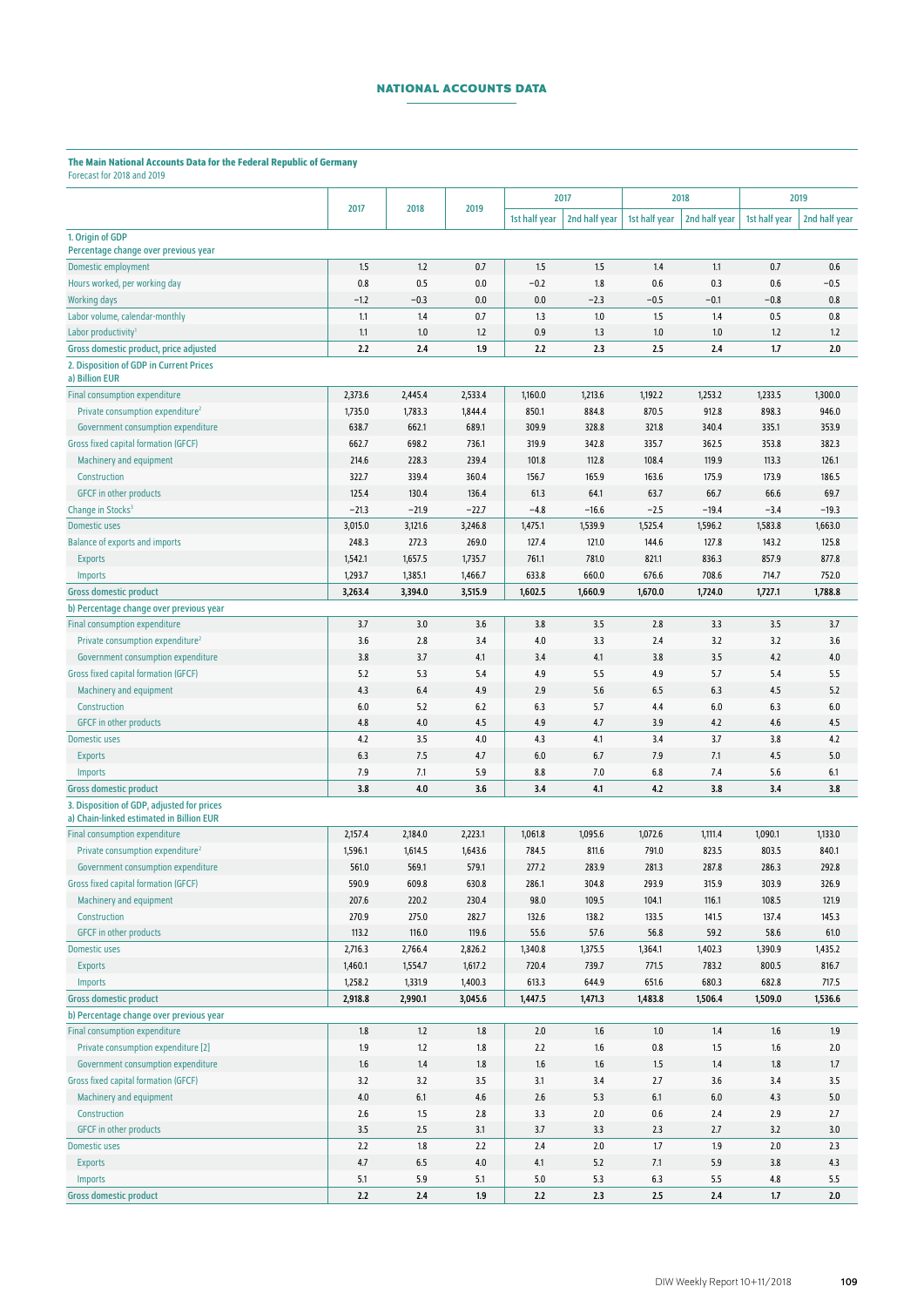## **NATIONAL ACCOUNTS DATA**

#### continued: The main national accounts data for the Federal Republic of Germany Forecast for 2018 and 2019

|                                                                                    | 2017    | 2018    | 2019    |               | 2017          |               | 2018          |               | 2019          |
|------------------------------------------------------------------------------------|---------|---------|---------|---------------|---------------|---------------|---------------|---------------|---------------|
|                                                                                    |         |         |         | 1st half year | 2nd half year | 1st half year | 2nd half year | 1st half year | 2nd half year |
| 4. Price Level of National Expenditure (2010 = 100)                                |         |         |         |               |               |               |               |               |               |
| Percentage change over previous year                                               |         |         |         |               |               |               |               |               |               |
| Private consumption expenditure <sup>2</sup>                                       | 1.7     | 1.6     | 1.6     | 1.7           | 1.7           | 1.5           | 1.7           | 1.6           | 1.6           |
| Government consumption expenditure                                                 | 2.2     | 2.2     | 2.3     | 1.9           | 2.4           | 2.3           | 2.1           | 2.3           | 2.2           |
| <b>Gross fixed capital formation (GFCF)</b>                                        | 1.9     | 2.1     | 1.9     | 1.7           | 2.0           | 2.2           | 2.0           | 1.9           | 1.9           |
| Machinery and equipment                                                            | 0.3     | 0.3     | 0.2     | 0.3           | 0.3           | 0.3           | 0.2           | 0.2           | 0.2           |
| Construction                                                                       | 3.2     | 3.6     | 3.3     | 2.9           | 3.6           | 3.7           | 3.5           | 3.3           | 3.3           |
| <b>Exports</b>                                                                     | 1.6     | 0.9     | 0.7     | 1.9           | 1.4           | 0.7           | 1.1           | 0.7           | 0.6           |
| <b>Imports</b>                                                                     | 2.6     | 1.1     | 0.7     | 3.7           | 1.6           | 0.5           | 1.8           | 0.8           | 0.6           |
| <b>Gross domestic product</b>                                                      | 1.5     | 1.5     | 1.7     | 1.2           | 1.8           | 1.7           | 1.4           | 1.7           | 1.7           |
| 5. Distribution of Income<br>a) Billion EUR                                        |         |         |         |               |               |               |               |               |               |
| Primary income of private households <sup>2</sup>                                  | 2,273.6 | 2,354.6 | 2,438.0 | 1,119.0       | 1,154.5       | 1,158.3       | 1,196.3       | 1,199.7       | 1,238.4       |
| <b>Employers' social contributions</b>                                             | 299.6   | 309.6   | 323.1   | 145.0         | 154.6         | 150.1         | 159.6         | 156.7         | 166.4         |
| Gross wages and salaries                                                           | 1,370.3 | 1,430.8 | 1,484.8 | 653.2         | 717.2         | 683.1         | 747.7         | 709.8         | 775.1         |
| Other primary income of private households <sup>4</sup>                            | 603.6   | 614.2   | 630.1   | 320.9         | 282.8         | 325.1         | 289.1         | 333.2         | 296.9         |
| Primary income of other institutional sectors                                      | 477.9   | 507.6   | 527.9   | 219.5         | 258.4         | 238.5         | 269.1         | 244.8         | 283.1         |
| Net national income (primary income)                                               | 2,751.5 | 2,862.2 | 2,965.9 | 1,338.6       | 1,412.9       | 1,396.8       | 1,465.4       | 1,444.4       | 1,521.5       |
| <b>Consumption of fixed capital</b>                                                | 572.0   | 594.4   | 614.8   | 283.7         | 288.3         | 294.9         | 299.5         | 305.4         | 309.4         |
| <b>Gross national income</b>                                                       | 3,323.5 | 3,456.6 | 3,580.8 | 1,622.3       | 1,701.2       | 1,691.7       | 1,765.0       | 1,749.9       | 1,830.9       |
| Memorandum item:                                                                   |         |         |         |               |               |               |               |               |               |
| Net national income (factor costs)                                                 | 2,434.4 | 2,535.7 | 2,629.9 | 1,180.3       | 1,254.1       | 1,234.2       | 1,301.4       | 1,277.5       | 1,352.5       |
| Property and entrepreneurial income                                                | 764.5   | 795.2   | 822.0   | 382.1         | 382.4         | 401.0         | 394.2         | 411.0         | 411.0         |
| <b>Compensation of employees</b>                                                   | 1,669.9 | 1,740.4 | 1,807.9 | 798.2         | 871.7         | 833.2         | 907.2         | 866.4         | 941.5         |
| b) Percentage change over previous year                                            |         |         |         |               |               |               |               |               |               |
| Primary income of private households <sup>2</sup>                                  | 4.4     | 3.6     | 3.5     | 4.5           | 4.4           | 3.5           | 3.6           | 3.6           | 3.5           |
| <b>Employers' social contributions</b>                                             | 3.7     | 3.4     | 4.3     | 3.8           | 3.7           | 3.5           | 3.2           | 4.4           | 4.3           |
| Gross wages and salaries                                                           | 4.5     | 4.4     | 3.8     | 4.5           | 4.5           | 4.6           | 4.3           | 3.9           | 3.7           |
| Other primary income of private households <sup>4</sup>                            | 4.6     | 1.7     | 2.6     | 4.8           | 4.5           | 1.3           | 2.2           | 2.5           | 2.7           |
| Primary income of other institutional sectors                                      | 2.2     | 6.2     | 4.0     | $-1.1$        | 5.1           | 8.6           | 4.2           | 2.6           | 5.2           |
| <b>Net national income (primary income)</b>                                        | 4.0     | 4.0     | 3.6     | 3.5           | 4.5           | 4.3           | 3.7           | 3.4           | 3.8           |
| <b>Consumption of fixed capital</b>                                                | 3.6     | 3.9     | 3.4     | 3.4           | 3.7           | 3.9           | 3.9           | 3.6           | 3.3           |
| <b>Gross national income</b>                                                       | 3.9     | 4.0     | 3.6     | 3.5           | 4.4           | 4.3           | 3.7           | 3.4           | 3.7           |
| Memorandum item:                                                                   |         |         |         |               |               |               |               |               |               |
| Net national income (factor costs)                                                 | 4.1     | 4.2     | 3.7     | 3.5           | 4.8           | 4.6           | 3.8           | 3.5           | 3.9           |
| Property and entrepreneurial income                                                | 3.6     | $4.0$   | 3.4     | 1.6           | 5.8           | 4.9           | 3.1           | 2.5           | 4.3           |
| <b>Compensation of employees</b>                                                   | 4.3     | 4.2     | 3.9     | 4.4           | 4.3           | 4.4           | 4.1           | 4.0           | 3.8           |
| 6. Income and Expenditure of Private Households                                    |         |         |         |               |               |               |               |               |               |
| a) Billion EUR                                                                     |         |         |         |               |               |               |               |               |               |
| <b>Mass income</b>                                                                 | 1,349.9 | 1,399.9 | 1,456.7 | 650.5         | 699.5         | 674.8         | 725.1         | 701.1         | 755.6         |
| Net wages and salaries                                                             | 905.9   | 946.9   | 988.1   | 427.7         | 478.2         | 447.8         | 499.0         | 468.0         | 520.1         |
| <b>Social benefits</b>                                                             | 564.3   | 578.5   | 599.4   | 282.6         | 281.8         | 289.2         | 289.2         | 298.0         | 301.4         |
| less levies on social benefits                                                     | 120.3   | 125.4   | 130.8   | 59.8          | 60.5          | 62.3          | 63.1          | 65.0          | 65.9          |
| Other primary income <sup>4</sup>                                                  | 603.6   | 614.2   | 630.1   | 320.9         | 282.8         | 325.1         | 289.1         | 333.2         | 296.9         |
| Other transfers received (net) <sup>5</sup>                                        | $-78.4$ | $-82.5$ | $-86.7$ | $-38.3$       | $-40.0$       | $-40.4$       | $-42.1$       | $-42.5$       | $-44.2$       |
| <b>Disposible income</b>                                                           | 1,875.2 | 1,931.6 | 2,000.2 | 933.0         | 942.3         | 959.5         | 972.1         | 991.9         | 1,008.3       |
| Memorandum item:                                                                   |         |         |         |               |               |               |               |               |               |
| Adjustment for the change in net equity of households in<br>pension funds reserves | 49.6    | $50.0$  | 50.5    | 24.5          | 25.1          | 24.7          | 25.3          | 24.9          | 25.6          |
|                                                                                    |         |         |         |               |               |               |               |               |               |
| <b>Private consumption expenditure</b>                                             | 1,735.0 | 1,783.3 | 1,844.4 | 850.1         | 884.8         | 870.5         | 912.8         | 898.3         | 946.0         |
| <b>Saving</b>                                                                      | 189.8   | 198.4   | 206.3   | 107.3         | 82.5          | 113.8         | 84.6          | 118.5         | 87.9          |
| Saving ratio in percent <sup>6</sup>                                               | 9.9     | 10.0    | 10.1    | 11.2          | 8.5           | 11.6          | 8.5           | 11.7          | 8.5           |
| b) Percentage change over previous year                                            |         |         |         |               |               |               |               |               |               |
| <b>Mass income</b>                                                                 | 3.9     | 3.7     | 4.1     | 4.2           | 3.7           | 3.7           | 3.7           | 3.9           | 4.2           |
| Net wages and salaries                                                             | 4.2     | 4.5     | 4.4     | 4.3           | 4.2           | 4.7           | 4.3           | 4.5           | 4.2           |
| <b>Social benefits</b>                                                             | 3.6     | 2.5     | 3.6     | 4.3           | 2.8           | 2.4           | $2.6\,$       | 3.0           | 4.2           |
| less levies on social benefits                                                     | 4.8     | 4.3     | 4.3     | 5.7           | 3.8           | 4.2           | 4.3           | 4.3           | 4.3           |
| Other primary income <sup>4</sup>                                                  | 4.6     | $1.7\,$ | 2.6     | 4.8           | 4.5           | 1.3           | 2.2           | 2.5           | 2.7           |
| <b>Disposible income</b>                                                           | 3.9     | 3.0     | 3.5     | 4.2           | 3.6           | 2.8           | 3.2           | 3.4           | 3.7           |
| Private consumption expenditure                                                    | 3.6     | $2.8$   | 3.4     | 4.0           | 3.3           | 2.4           | 3.2           | 3.2           | 3.6           |
| <b>Saving</b>                                                                      | 5.6     | 4.5     | 4.0     | 5.1           | 6.3           | 6.0           | 2.6           | 4.1           | 3.8           |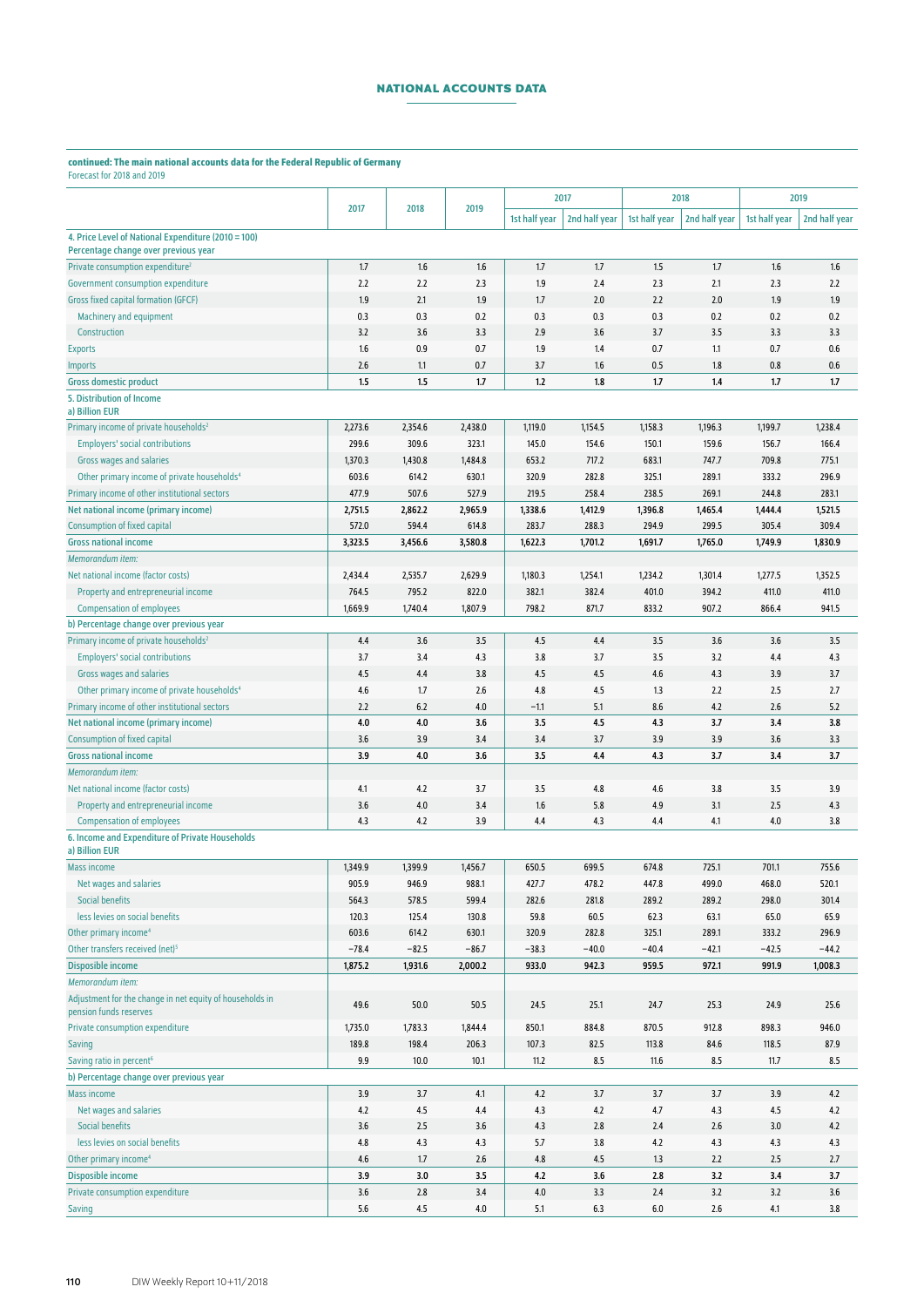## **NATIONAL ACCOUNTS DATA**

#### continued: The main national accounts data for the Federal Republic of Germany Forecast for 2018 and 2019

|                                                                              |               |              |               | 2017          |                | 2018          |               | 2019          |                |
|------------------------------------------------------------------------------|---------------|--------------|---------------|---------------|----------------|---------------|---------------|---------------|----------------|
|                                                                              | 2017          | 2018         | 2019          | 1st half year | 2nd half year  | 1st half year | 2nd half year | 1st half year | 2nd half year  |
| 7. Government Revenues and Expenditures <sup>8</sup>                         |               |              |               |               |                |               |               |               |                |
| a) Billion EUR                                                               |               |              |               |               |                |               |               |               |                |
| <b>Revenues</b>                                                              |               |              |               |               |                |               |               |               |                |
| <b>Taxes</b>                                                                 | 767.2         | 796.3        | 827.1         | 383.1         | 384.1          | 397.2         | 399.2         | 412.4         | 414.7          |
| direct taxes                                                                 | 422.6         | 442.9        | 463.9         | 211.3         | 211.3          | 221.4         | 221.4         | 232.1         | 231.9          |
| indirect taxes                                                               | 344.7         | 353.4        | 363.2         | 171.8         | 172.8          | 175.7         | 177.7         | 180.4         | 182.9          |
| <b>Net social contributions</b>                                              | 548.1         | 568.0        | 585.7         | 265.7         | 282.4          | 275.7         | 292.3         | 284.6         | 301.2          |
| <b>Property income</b>                                                       | 16.9          | 18.1         | 18.2          | 8.8           | 8.1            | 10.2          | 7.9           | 10.5          | 7.7            |
| Other transfers                                                              | 22.4          | 22.4         | 22.7          | 10.0          | 12.4           | 10.0          | 12.4          | 10.2          | 12.6           |
| <b>Capital transfers</b>                                                     | 10.8          | 11.2         | 11.5          | 5.4           | 5.4            | 5.6           | 5.6           | 5.8           | 5.8            |
| <b>Sales</b>                                                                 | 108.9         | 111.5        | 114.7         | 52.1          | 56.8           | 52.9          | 58.6          | 54.9          | 59.8           |
| Other subsidies                                                              | 0.2           | 0.2          | 0.2           | 0.1           | 0.1            | 0.1           | 0.1           | 0.1           | 0.1            |
| <b>Total revenues</b>                                                        | 1,474.6       | 1,527.7      | 1,580.2       | 725.2         | 749.3          | 751.7         | 776.0         | 778.4         | 801.8          |
| <b>Expenditures</b>                                                          |               |              |               |               |                |               |               |               |                |
| Intermediate consumption                                                     | 155.3         | 162.0        | 170.1         | 71.5          | 83.8           | 74.6          | 87.4          | 79.0          | 91.1           |
| <b>Compensation of employees</b>                                             | 246.5         | 256.0        | 267.7         | 118.4         | 128.1          | 122.7         | 133.3         | 128.3         | 139.4          |
| Social benefits in kind                                                      | 277.9         | 286.0        | 296.0         | 138.1         | 139.9          | 142.5         | 143.5         | 147.3         | 148.7          |
| <b>Property income (interests)</b>                                           | 38.9          | 36.3         | 34.4          | 19.9          | 19.0           | 18.4          | 17.9          | 17.4          | 17.0           |
| <b>Subsidies</b><br><b>Social benefits</b>                                   | 27.6<br>505.5 | 27.7         | 27.9<br>537.6 | 13.6          | 14.1<br>252.2  | 13.6          | 14.1<br>259.1 | 13.7          | 14.2<br>270.2  |
| Other transfers                                                              |               | 518.6        |               | 253.3         |                | 259.4         |               | 267.4         |                |
|                                                                              | 75.3          | 86.9<br>74.0 | 93.7<br>76.9  | 39.9          | 35.4           | 45.7<br>32.3  | 41.2<br>41.7  | 49.1          | 44.7           |
| <b>Gross capital formation</b><br><b>Capital transfers</b>                   | 70.3<br>41.9  | 33.3         | 35.3          | 30.2<br>21.4  | 40.1           | 13.9          | 19.3          | 33.4<br>14.8  | 43.5           |
| Acquisitions less disposals of non-financial non-produced assets             | $-1.4$        | $-1.4$       | $-1.5$        | $-0.6$        | 20.4<br>$-0.8$ | $-0.7$        | $-0.8$        | $-0.7$        | 20.5<br>$-0.8$ |
| Other taxes on production                                                    | 0.2           | 0.2          | 0.2           | 0.1           | 0.1            | 0.1           | 0.1           | 0.1           | 0.1            |
| <b>Total expenditures</b>                                                    | 1,438.0       | 1,479.5      | 1,538.3       | 705.6         | 732.4          | 722.5         | 757.0         | 749.7         | 788.6          |
| <b>Balance</b>                                                               | 36.6          | 48.3         | 41.9          | 19.6          | 17.0           | 29.2          | 19.1          | 28.7          | 13.2           |
| b) Percentage change over previous year                                      |               |              |               |               |                |               |               |               |                |
| <b>Revenues</b>                                                              |               |              |               |               |                |               |               |               |                |
| <b>Taxes</b>                                                                 | 4.8           | 3.8          | 3.9           | 5.1           | 4.6            | 3.7           | 3.9           | 3.8           | 3.9            |
| direct taxes                                                                 | 6.4           | 4.8          | 4.8           | 6.2           | 6.6            | 4.8           | 4.8           | 4.8           | 4.7            |
| indirect taxes                                                               | 3.0           | 2.6          | 2.8           | 3.7           | 2.2            | 2.3           | 2.8           | 2.6           | 2.9            |
| Net social contributions                                                     | 4.6           | 3.6          | 3.1           | 4.8           | 4.5            | 3.8           | 3.5           | 3.2           | 3.0            |
| <b>Property income</b>                                                       | $-6.3$        | 7.1          | 0.5           | $-7.5$        | $-4.8$         | 15.3          | $-1.8$        | 3.3           | $-3.2$         |
| Other transfers                                                              | 12.7          | 0.0          | 1.5           | 11.8          | 13.4           | $-0.1$        | 0.1           | 1.5           | 1.5            |
| <b>Capital transfers</b>                                                     | $-29.9$       | 2.8          | 3.5           | $-28.6$       | $-31.1$        | 3.0           | 2.7           | 3.5           | 3.5            |
| <b>Sales</b>                                                                 | 3.8           | 2.4          | 2.8           | 4.5           | 3.1            | 1.7           | 3.1           | 3.7           | 2.1            |
| Other subsidies                                                              | $1.0\,$       | 0.0          | 0.0           | 4.6           | $-1.8$         | 0.0           | $0.0\,$       | 0.0           | 0.0            |
| <b>Total revenues</b>                                                        | 4.3           | 3.6          | 3.4           | 4.5           | 4.1            | 3.7           | 3.6           | 3.6           | 3.3            |
| <b>Expenditures</b>                                                          |               |              |               |               |                |               |               |               |                |
| Intermediate consumption                                                     | 3.6           | 4.3          | 5.0           | 2.8           | 4.2            | 4.3           | 4.3           | 5.9           | 4.2            |
| <b>Compensation of employees</b>                                             | 4.2           | 3.8          | 4.6           | 4.3           | 4.1            | $3.6\,$       | 4.0           | 4.5           | 4.6            |
| Social benefits in kind                                                      | 3.5           | 2.9          | 3.5           | 3.4           | 3.5            | 3.2           | 2.6           | 3.4           | 3.6            |
| <b>Property income (interests)</b>                                           | $-6.4$        | $-6.8$       | $-5.3$        | $-4.0$        | $-8.9$         | $-7.6$        | $-6.0$        | $-5.5$        | $-5.0$         |
| <b>Subsidies</b>                                                             | $-0.7$        | $0.4\,$      | 0.4           | $-0.1$        | $-1.2$         | 0.4           | $0.4\,$       | 0.5           | 0.4            |
| <b>Social benefits</b>                                                       | 4.0           | 2.6          | 3.7           | 4.8           | 3.1            | 2.4           | 2.7           | 3.1           | 4.3            |
| Other transfers <sup>7</sup>                                                 | $-0.4$        | 11.7         | 6.8           | $-0.1$        | $-0.3$         | 5.8           | 5.8           | 3.4           | 3.4            |
| <b>Gross capital formation</b>                                               | 5.1           | 5.3          | 3.9           | 4.3           | 5.7            | 6.9           | $4.0$         | 3.4           | 4.3            |
| Capital transfers <sup>7</sup>                                               | 5.5           | $-8.6$       | 2.1           | 36.7          | $-1.4$         | $-34.9$       | $-5.4$        | 6.2           | $6.2\,$        |
| Acquisitions less disposals of non-financialnon-produced assets <sup>7</sup> | $-0.1$        | 0.0          | 0.0           | $-0.1$        | 0.0            | 0.0           | 0.0           | 0.0           | 0.0            |
| Other taxes on production <sup>7</sup>                                       | 0.0           | 0.0          | 0.0           | 2.4           | $-2.1$         | 0.0           | 0.0           | 0.0           | 0.0            |
| <b>Total expenditures</b>                                                    | 3.6           | 2.9          | 4.0           | 4.3           | 2.9            | 2.4           | 3.4           | 3.8           | 4.2            |

1 Gross domestic product (price-adjusted) per man-hour.

2 Including private organizations without pecuniary reward. 3 Including net increase in valuables.

asset income. 5 Transfers, received minus paid.

4 Entrepreneurial income/operating surplus and received minus paid 6 Current saving as percentage of disposable income.

7 Absolute change over previous year in billions of euros.

8 All administrative units including Social Security.

Sources: Federal Statistical Office (Fachserie 18: Volkswirtschaftliche Gesamtrechnungen); Forecast by DIW Berlin.

© DIW Berlin 2018